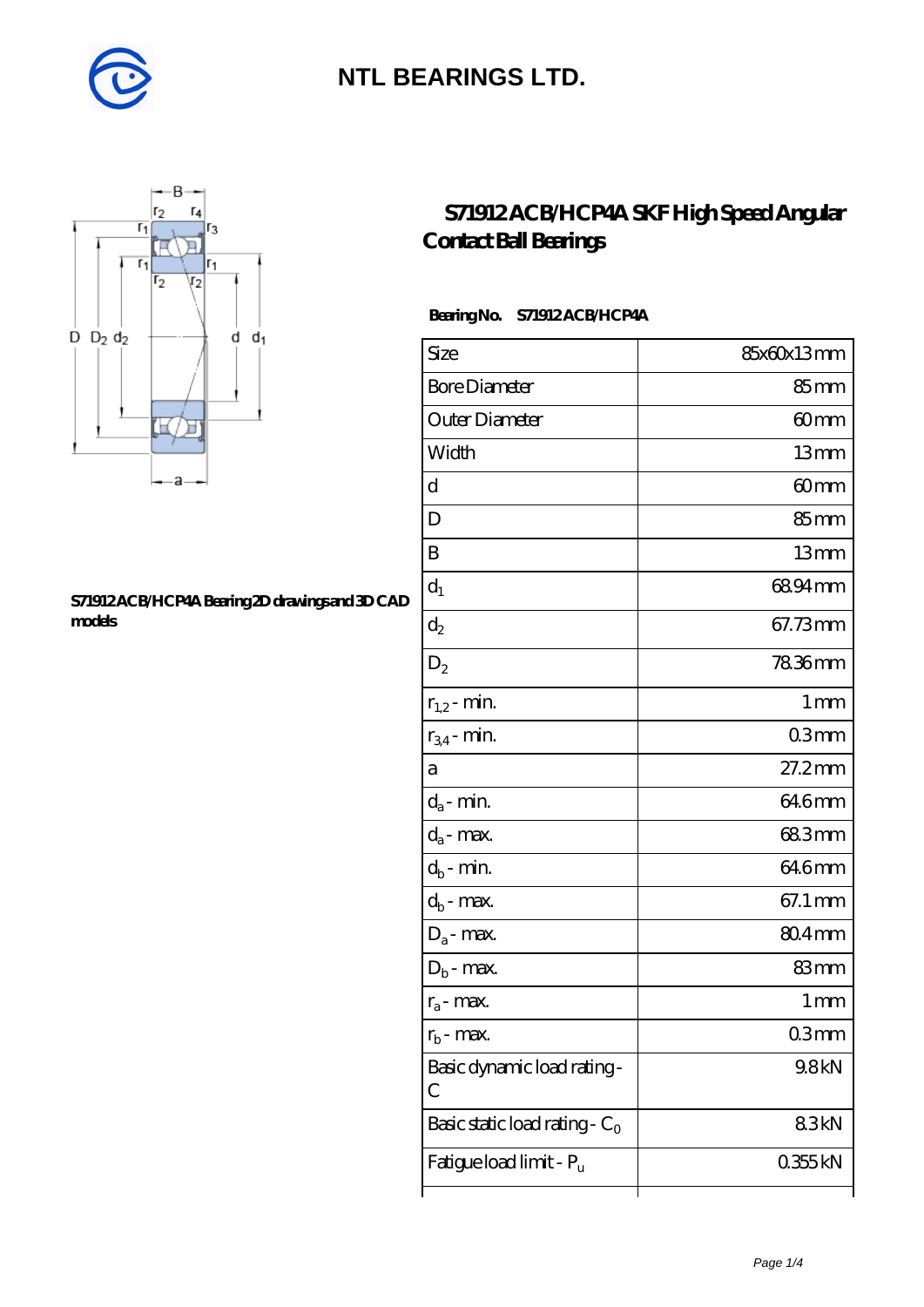

| Limiting speed for grease<br>lubrication | 22000r/min      |
|------------------------------------------|-----------------|
| Ball - $D_w$                             | 5556mm          |
| $Ball - z$                               | 30              |
| Calculation factor - e                   | 068             |
| Calculation factor - $Y_2$               | 087             |
| Calculation factor - $Y_0$               | 038             |
| Calculation factor - $X_2$               | 041             |
| Calculation factor - $Y_1$               | 092             |
| Calculation factor - $Y_2$               | 1.41            |
| Calculation factor - $Y_0$               | 076             |
| Calculation factor - $X_2$               | 067             |
| Preload class $A - G_A$                  | 57N             |
| Preload class $B - G_B$                  | 115N            |
| Preload class $C$ - $G_C$                | 340N            |
| Calculation factor - f                   | 1.11            |
| Calculation factor - $f_1$               | 099             |
| Calculation factor - $f_{2A}$            | 1               |
| Calculation factor - f <sub>2B</sub>     | 1.02            |
| Calculation factor - $f_{\chi}$          | 1.08            |
| Calculation factor - $f_{HC}$            | 1.01            |
| Preload class A                          | 104N/micron     |
| Preload class B                          | 135N/micron     |
| Preload class C                          | 204N/micron     |
| $d_1$                                    | 6894mm          |
| $\mathrm{d}_2$                           | 67.73mm         |
| $D_2$                                    | 7836mm          |
| $r_{1,2}$ min.                           | 1 <sub>mm</sub> |
| $r_{34}$ min.                            | 03mm            |
| $d_{a}$ min.                             | 64.6mm          |
|                                          |                 |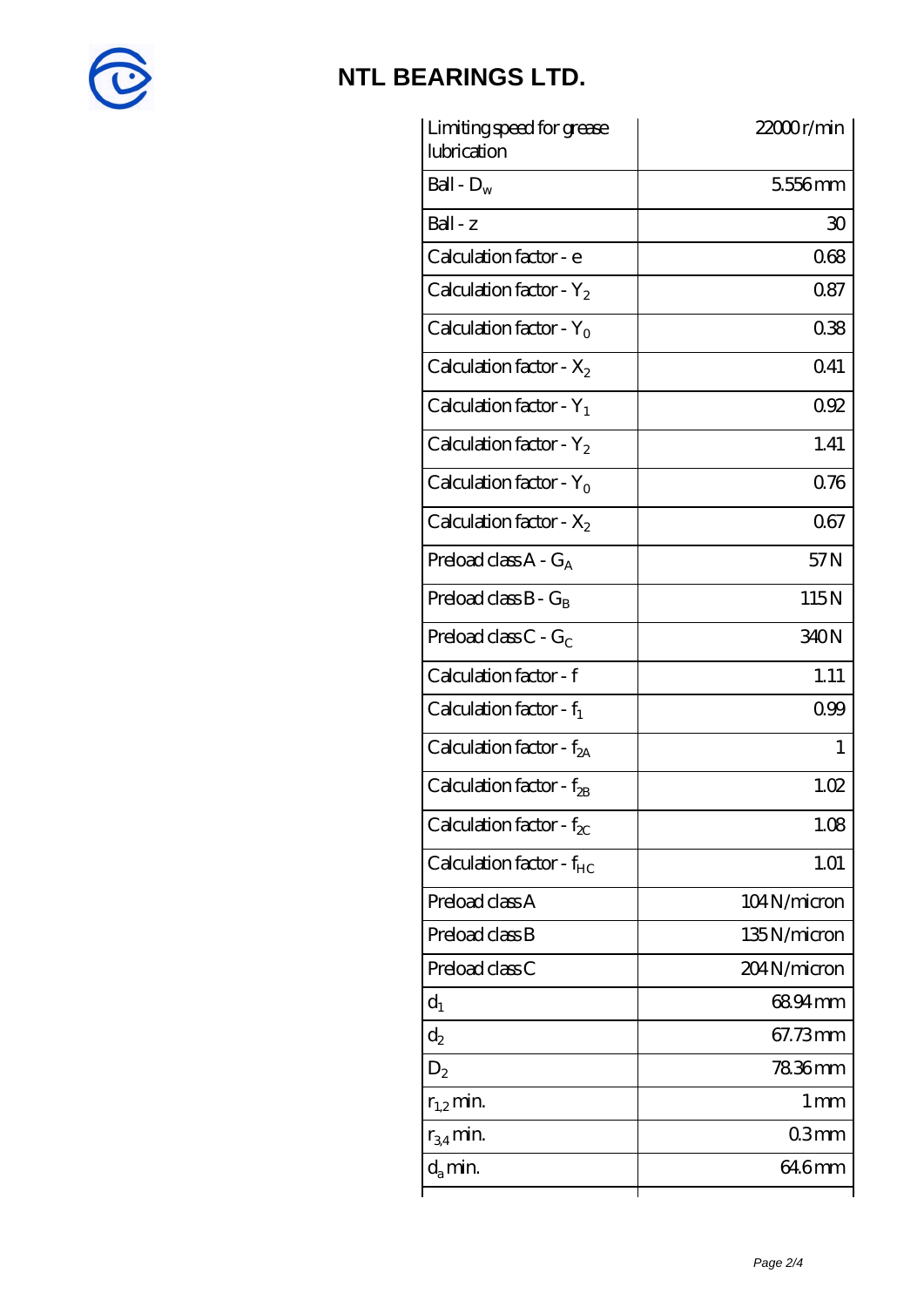

| $d_a$ max.                                               | 68.3mm          |
|----------------------------------------------------------|-----------------|
| $d_b$ min.                                               | 64.6mm          |
| $d_b$ max.                                               | 67.1 mm         |
| $D_a$ max.                                               | $804$ mm        |
| $Db$ max.                                                | 83mm            |
| $r_a$ max.                                               | 1 <sub>mm</sub> |
| $rb$ max.                                                | 03mm            |
| Basic dynamic load rating C                              | 133kN           |
| Basic static load rating $C_0$                           | 134kN           |
| Fatigue load limit $P_{\rm u}$                           | 0355kN          |
| Attainable speed for grease<br>lubrication               | 22000r/min      |
| Ball diameter $D_w$                                      | 5556mm          |
| Number of balls z                                        | 30              |
| Preload class $AG_A$                                     | 57N             |
| Static axial stiffness, preload<br>classA                | 104N/μ m        |
| Preload class $BG_R$                                     | 115N            |
| Static axial stiffness, preload<br>classB                | 135N/μ m        |
| Preload class C $G_C$                                    | 340N            |
| Static axial stiffness, preload<br>classC                | 204N/µ m        |
| Calculation factor f                                     | 1.11            |
| Calculation factor $f_1$                                 | 099             |
| Calculation factor $f_{2A}$                              | 1               |
| Calculation factor $f_{\rm 2B}$                          | 1.02            |
| Calculation factor $f_{\chi}$                            | 1.08            |
| Calculation factor $f_{HC}$                              | 1.01            |
| Calculation factor e                                     | 068             |
| Calculation factor (single,<br>$t$ andem) $Y_2$          | 0.87            |
| Calculation factor (single,<br>$t$ andem) Y <sub>o</sub> | 038             |
|                                                          |                 |